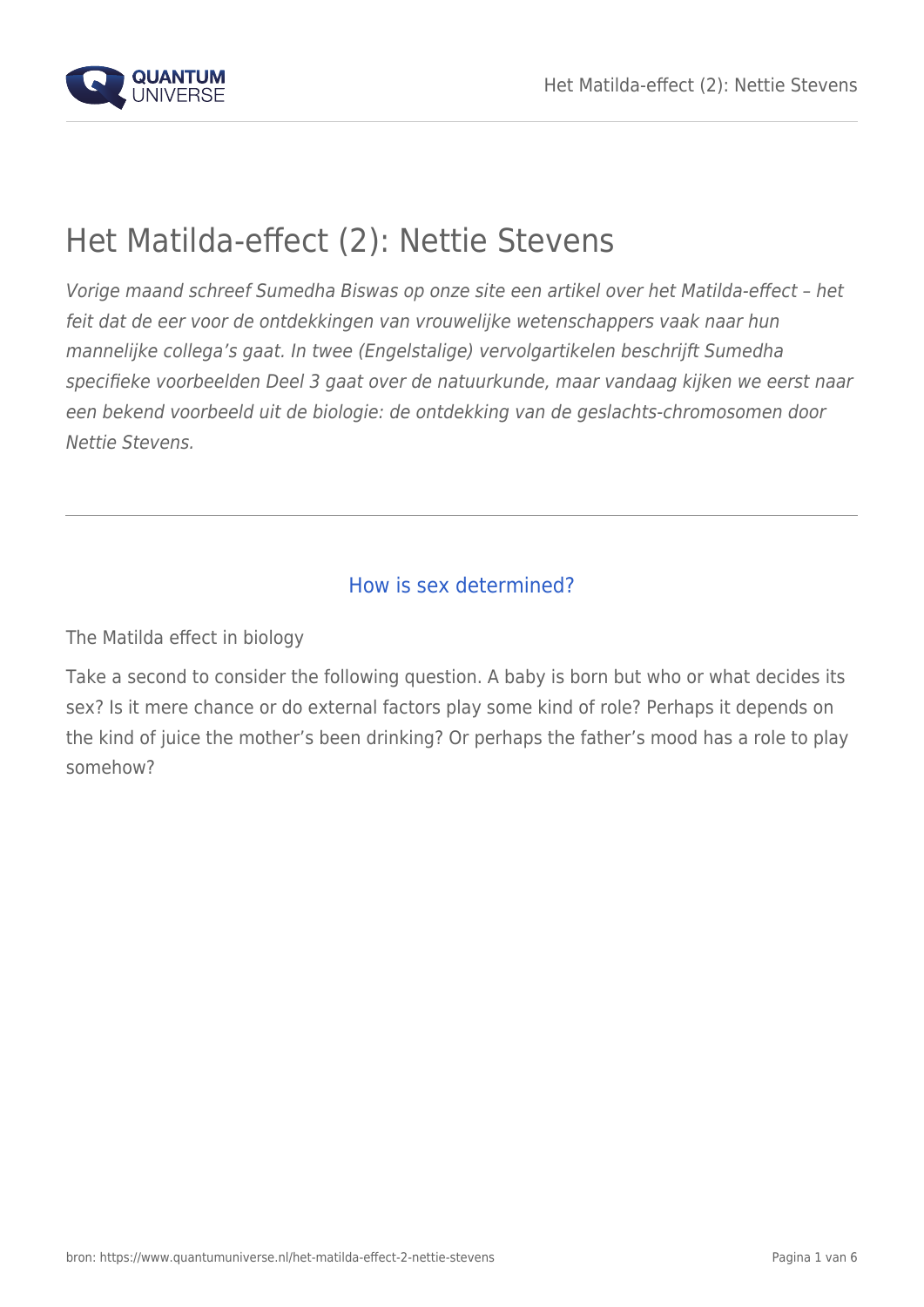



Figure 1. Nettie Stevens.Image: [The Incubator](http://incubator.rockefeller.edu/wp-content/uploads/2010/05/NettieStevens.jpg).

The possibilities are endless and had baffled scientists for centuries. While Hippocrates

thought that the vigour of the parents was the main factor, Galen in the  $1<sup>st</sup>$  century stated that cells from the right ovary produced males while those from the left produced females. There were several other outrageous theories – of course, they seem outrageous now but were accepted as scientific explanations when they were first proposed. Notably, Aristotle thought that the sex of the fetus depended on the temperature of the father's sperm during ejaculation. And a common legend even stated that it depended on the phase of the moon, the direction of the wind and even the time of day during fertilization!

### An answer to the question

In the early 1900s, Nettie Stevens finally gave the real answer to the question. She was one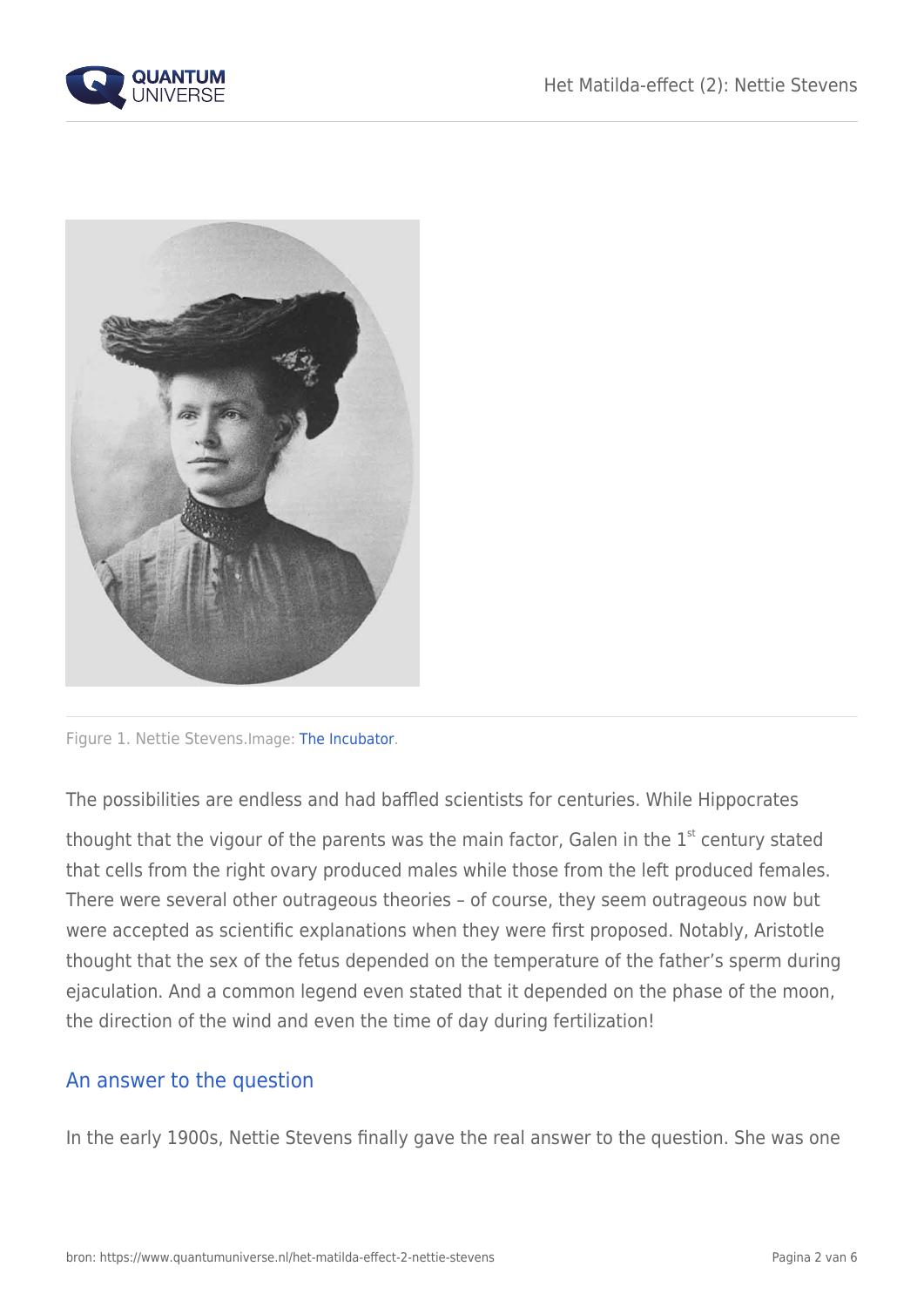

of the first American women scientists to receive some well-deserved recognition for her work, as I mentioned in my previous article. She is credited with the discovery of the sex chromosomes which ultimately put an end to all the strange theories. Her contemporary and at the time a more celebrated scientist was Edmund Beecher Wilson – they worked on the same topic, albeit never together, and closely followed each other's research. Both of them studied various insects and discovered unequally sized chromosomes.



Figure 2. Stanford.The North Facade at Stanford University. Source: American Physical Society.

Nettie was born in 1876 in Cavendish, Vermont. She was curious about science from a young age and went on to earn both a bachelor's and a master's degree from Stanford University. After this, she entered Bryn Mawr, a small women's college, as a doctoral student. This proved to be very instrumental for her successful career since two of America's leading biologists – Edmund Wilson and Thomas Morgan – were professors at Bryn Mawr at the time. Nettie was considered an extremely promising student and had published nine papers by the time she finished her PhD in 1903. This made her eligible for special fellowships and prizes. On of those grants, owing to her glowing recommendations, allowed her to proceed with her research at Carnegie Institution. Here, she would make her life's biggest discovery that allowed her to be remembered long enough for me to write this article and for you to read it.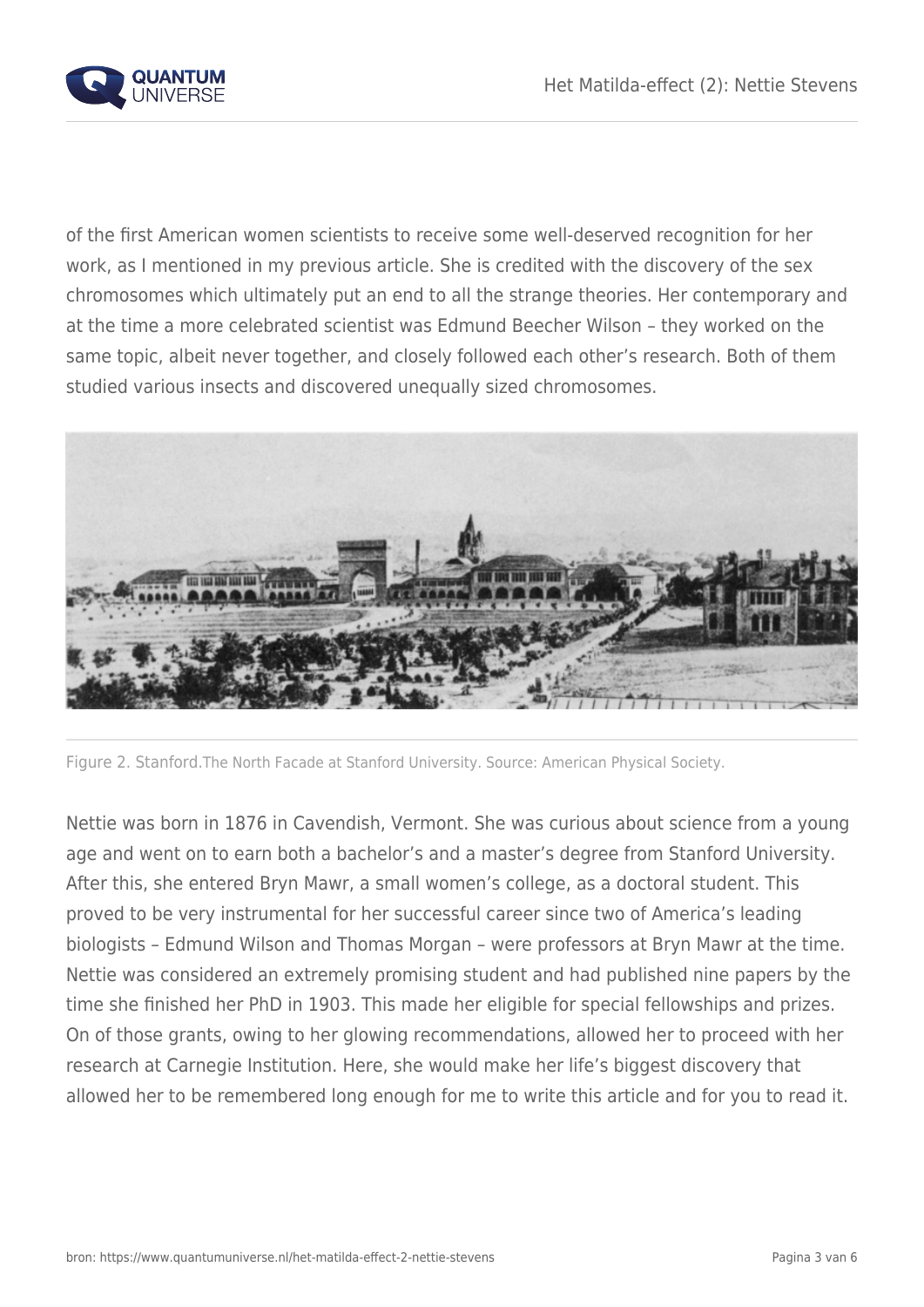

### **Chromosomes**

Here would be a good place to pause the historical details and actually understand what chromosomes are and what Stevens and Wilson might have observed.

"Oh, it must be in your genes" is a sentence you've probably heard at least once in your life. People usually use the term 'gene' to describe a similarity between you and your mother or you and your father. This is because genes contain [DNA](https://en.wikipedia.org/wiki/DNA) which is the chemical basis of hereditary traits. A group of these genes forms a [chromosome.](https://en.wikipedia.org/wiki/Chromosome) Chromosomes are present in pairs in the nucleus of both plant and animal cells. They exist in pairs because we receive one from each parent. 22 pairs of chromosomes in a cell look exactly the same and are called autosomes. However, the 23rd pair can be different and is called an allosome. This last pair consists of the sex chromosomes – called X and Y. This pair determines the sex of the fetus, as Nettie finally discovered.

If you're a girl, your 23rd pair of chromosomes are XX while if you're a boy, they're XY. At the time of fertilization, the mother contributes one X chromosome but the father could contribute either an X or Y chromosome. This second chromosome becomes the determining factor for the sex. Basically, we can say that the father is responsible for the sex of the baby.

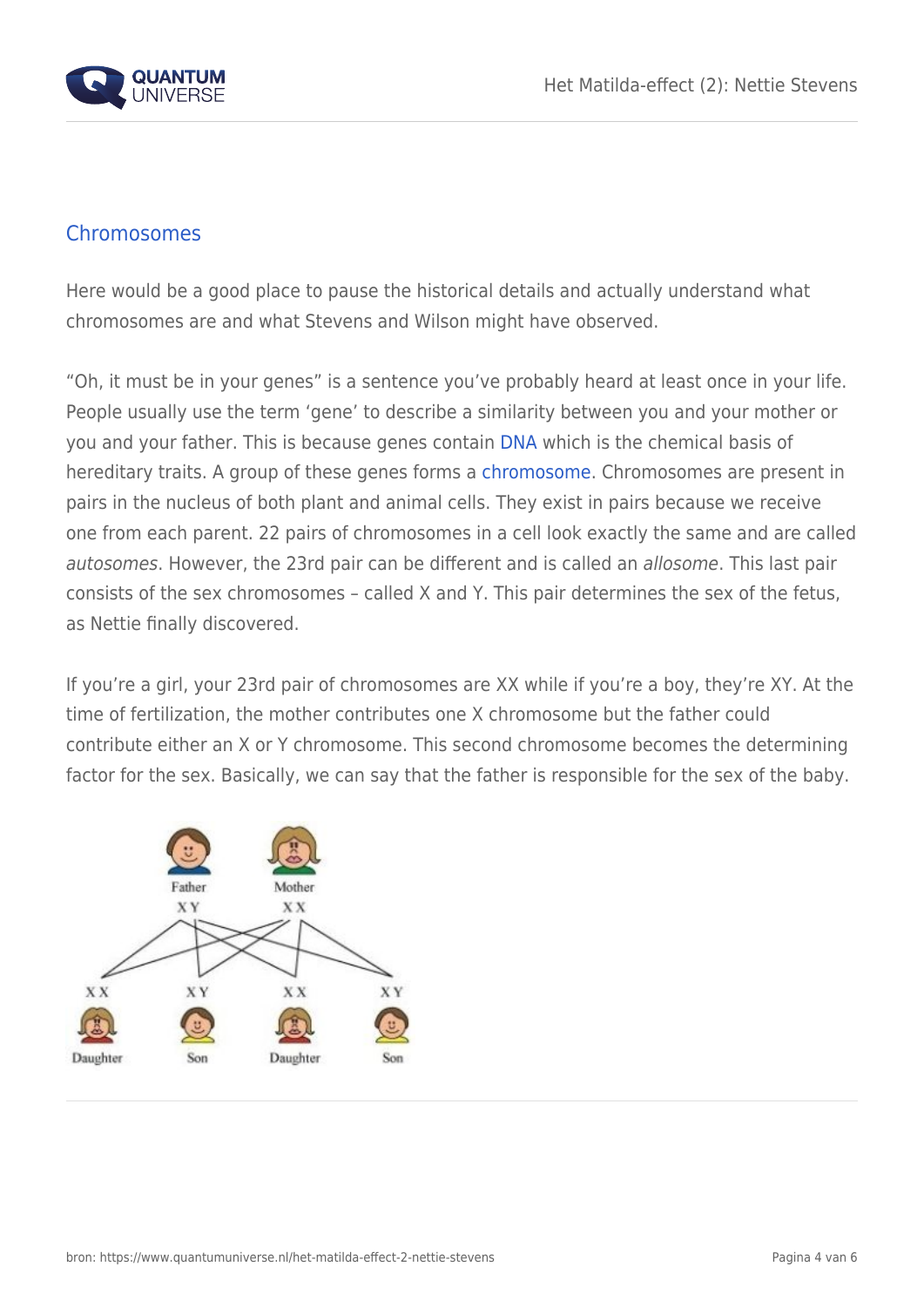

Figure 3. Chromosomes.The father's chromosome determines the sex of the baby. Image: Studypage.

In 1902, shortly before Nettie's discoveries, C. E. McClung had suggested that an "accessory chromosome" which itself was previously suggested by Hermann Henking, played a crucial role in sex determination. His hypothesis was along the lines of how this extra chromosome carried traits pertaining to males which was responsible for determining sex. Although his hypothesis turned out to be false, it still managed to stimulate brilliant minds like Nettie's. On the other hand, Mendel's controversial theory of inheritance had recently been rediscovered in 1900. Nettie began studying both these theories by investigating various kinds of insects. In 1904, she published a paper stating that she was unable to observe McClung's extra chromosome. But her research had taken better form and direction by now and her goal was clear.

Her luck changed when she began studying common mealworms (Tenebrio molitor). She discovered two different kinds of chromosomes being responsible for producing males and females respectively. Her work, 'Studies in Spermatogenesis' was published in 1905 in which she concluded:

*Since the somatic cells of the female contain 20 large chromosomes, while those of the male contain 19 large ones and 1 small one, this seems to be a clear case of sex- determination, not by an accessory chromosome, but by a definite difference in the character of the elements of one pair of chromosomes…*

(N. M. Stevens, Studies in Spermatogenesis with Especial Reference to the "Accessory Chromosome"; Washington, D.C.: Carnegie Institution of Washington, Publication No. 36, September 1905; p. 13.)